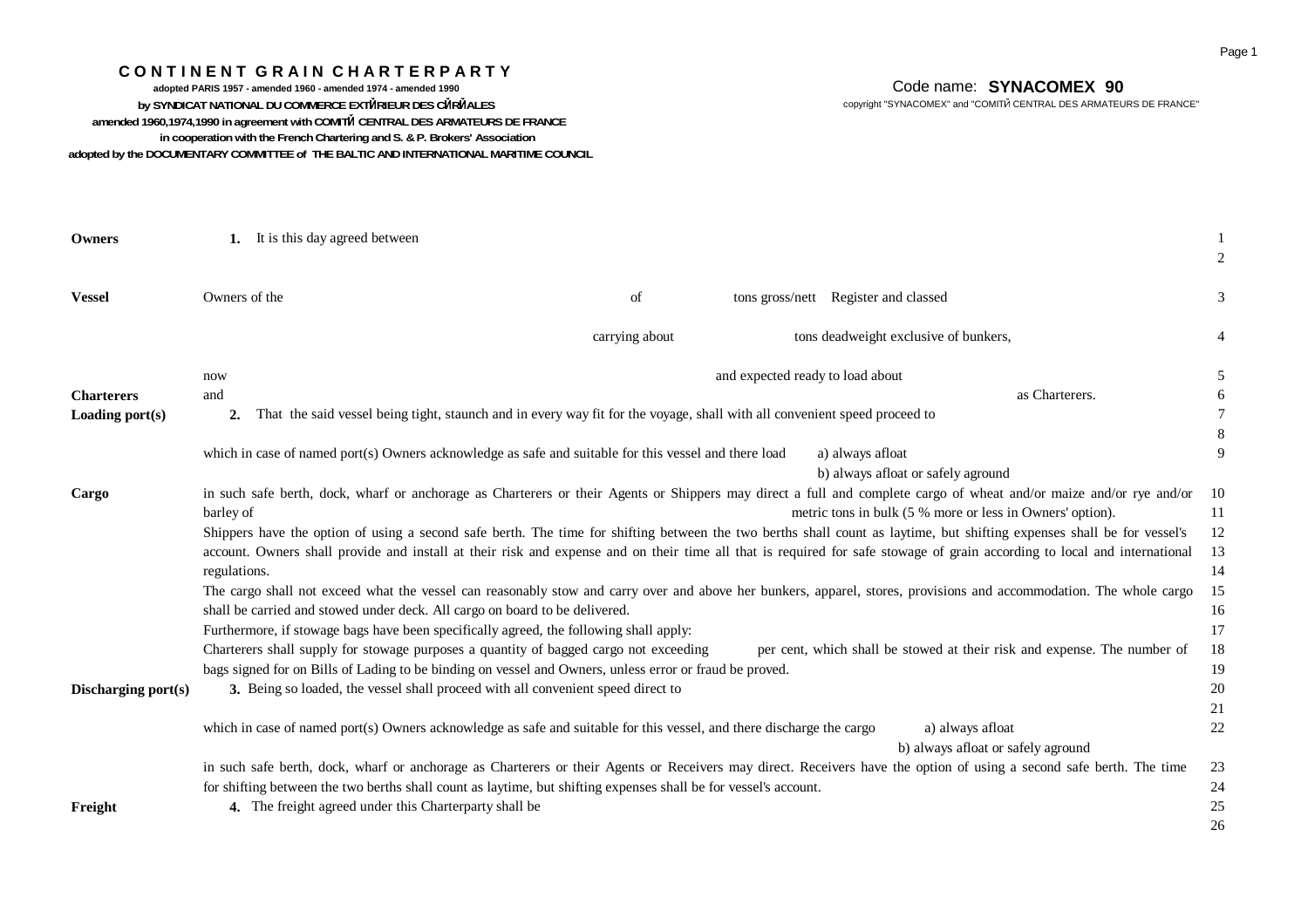2728per ton of 1.000 kilos on nett Bill of Lading weight less 0.50 per cent and shall be deemed earned as cargo is loaded on board, prepaid discountless and non returnable, 29 vessel and/or cargo lost or not lost. The freight shall be paid as follows: 30 313233**Loading and** All charges and dues levied on the cargo shall be for Charterers' account and those levied on the vessel for Owners' account. 34 **discharging** 5. Cargo shall be loaded, spout-trimmed and/or stowed at the expense and risk of Shippers/Charterers at the average rate of 35 weather permitting, 36 Cargo shall be discharged at the expense and risk of Receivers/Charterers at the average rate of 37 weather permitting, 38 Stowage shall be under Master's direction and responsibility. Shippers' and/or Charterers' representatives have the right to be on board the vessel during loading, discharging 39 or lightering for the purpose of inspecting the cargo and/or weighing. Charterers and Owners are allowed to work overtime, such expenses shall be for account of the 40 party ordering same. If ordered by Port Authorities, overtime shall be for Charterers' account. Overtime services rendered by ship's crew shall be in all cases for Owners' 41 account. 42**Laydays/Cancelling** 6. At port of loading laytime shall not count before 8.00 a.m. on the and in any case not before the date notified 43 by the 10 days notice as per clause No.7. Should the vessel's notice of readiness not be validly tendered as per clause 8 before 09.00 hours on the 44 Charterers shall have the option of cancelling this charter at any time thereafter, but not later than one hour after the notice is validly tendered. 45 **Vessel's Positions, 7.** Master and/or Owners shall give 10 days and thereafter 5 days notice of vessel's expected readiness to load to: 46 **Notice** $\rm e$  and  $\rm e$  and  $\rm e$  and  $\rm e$  and  $\rm e$  and  $\rm e$  and  $\rm e$  and  $\rm e$  and  $\rm e$  and  $\rm e$  and  $\rm e$  and  $\rm e$  and  $\rm e$  and  $\rm e$  and  $\rm e$  and  $\rm e$  and  $\rm e$  and  $\rm e$  and  $\rm e$  and  $\rm e$  and  $\rm e$  and  $\rm e$  and Master and/or Owners shall give them prompt advice of any substantial change in vessel's position. 48 **Laytime 8.** Vessel's written notice of readiness to load and/or discharge shall be tendered at the office of Shippers/Charterers/Receivers or their agents between 08.00 and 49 17.00 hours on all days except Saturdays, Sundays and Holidays and between 08.00 hours and 12.00 hours on Saturdays unless a Holiday. Such notice of readiness shall 50 be delivered when vessel is in the loading or discharging berth and in all respects ready to load/discharge. At loading port Shippers/Charterers or their Agents have the 51 privilege to inspect vessel's holds and reject the notice when holds are not clean, dry, odourless and in all respects ready to receive the cargo. 52 In case of dispute, an independent surveyor shall decide about vessel's readiness to load, Owners bearing the costs. If the rejection of notice of readiness is undisputed 53 or confirmed by surveyor the laytime will only start to count after the vessel has validly tendered again when ready. 54 Only when the loading and/or discharging berth is unavailable, Master may warrant that the vessel is in all respects ready and may tender notice of readiness to load 55 and/or discharge from any usual waiting place, whether in port or not, whether in free pratique or not, whether customs cleared or not. 56 Laytime shall commence at 14.00 hours if notice of readiness to load and/or discharge is validly tendered at or before 12.00 hours and at 08.00 hours on the next working 57 day if notice of readiness is validly tendered after 12.00 hours. Time used before commencement of laytime shall not count. Laytime shall not count between 12.00 hours 58 on Saturdays or 17.00 hours on days preceding a Holiday and 08.00 hours on the following working day, unless used in which case half time actually used shall count. 59 Any delays caused by ice, floods, quarantine, or by cases of "force majeure" shall not count as laytime unless the vessel is already on demurrage. 60 When Master has tendered notice of readiness to load or discharge from a waiting place and vessel is subsequently found unready in application of the above provisions, 61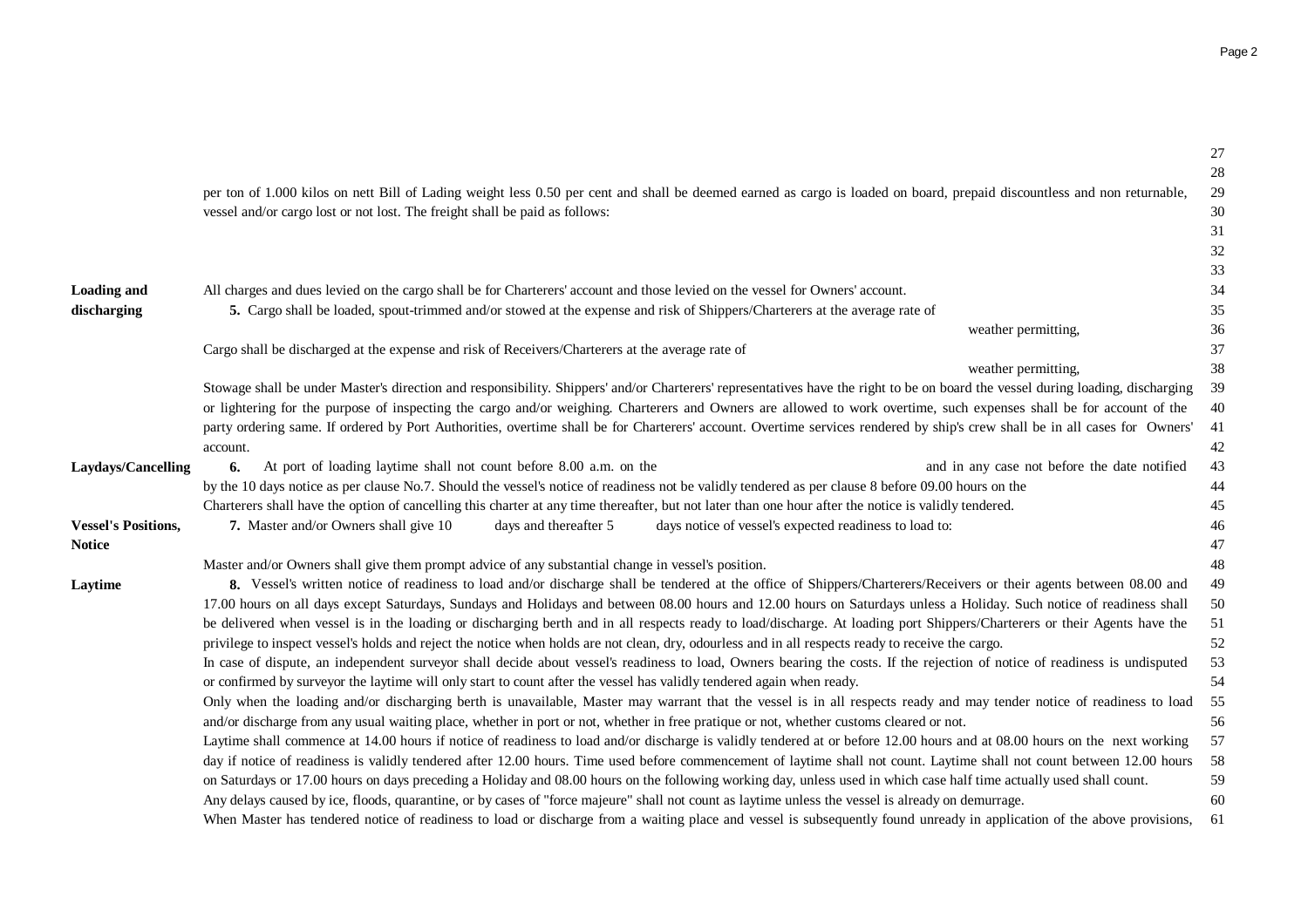|                           | laytime or time on demurrage shall not count from the time the vessel is rejected until the time she is accepted. Additionally, any actual time lost on account of vessel's 62      |                                              |     |
|---------------------------|-------------------------------------------------------------------------------------------------------------------------------------------------------------------------------------|----------------------------------------------|-----|
|                           | obtaining free pratique or customs clearance shall not count as laytime or time on demurrage. At second or subsequent port(s) of loading or discharging, laytime or time            |                                              | -63 |
|                           | on demurrage shall resume counting from vessel's arrival at loading or discharging berth, if available, or from vessel's arrival at a usual waiting place, if berth is unavailable. |                                              | 64  |
|                           | At all ports any time lost shifting from waiting place to berth shall not count as laytime or as time on demurrage.                                                                 |                                              | 65  |
| <b>Demurrage</b>          | 9. Demurrage is payable by Charterers at the rate of                                                                                                                                | per day of 24 consecutive hours or pro rata. | 66  |
| <b>Despatch money</b>     | Owners shall pay to Charterers despatch money for laytime saved in loading/discharging at the rate of                                                                               |                                              | 67  |
|                           | per day of 24 consecutive hours or pro rata.                                                                                                                                        |                                              | 68  |
| <b>Seaworthy trim</b>     | 10. If ordered to be loaded or discharged at more than one berth and/or port, the vessel is to be left in seaworthy trim to Master's reasonable satisfaction for the                |                                              | 69  |
|                           | passage between berths and/or ports at Charterers' expense at loading and at Charterers'/Receivers' expense at discharging ports, and time used for placing vessel in seaworthy     |                                              | 70  |
|                           | trim shall count as laytime or time on demurrage.                                                                                                                                   |                                              | 71  |
| Fumigation                | 11. Charterers have the liberty to fumigate the cargo on board at loading and discharging port(s) or places en route at their risk and expense, and on their responsibility         |                                              | 72  |
|                           | that Officers and Crew as well as all other persons on board the vessel during and after the fumigation are not exposed to any health hazards whatsoever. Charterers                |                                              | 73  |
|                           | undertake to pay Owners all necessary expenses incurred because of the fumigation and time lost thereby shall count as laytime or time on demurrage. When fumigation                |                                              | 74  |
|                           | has been effected at loading port and has been certified by proper survey or by a competent authority, Bills of Lading shall not be claused by Master for reason of insects         |                                              | 75  |
|                           | having been detected in the cargo prior to such fumigation.                                                                                                                         |                                              | 76  |
| <b>Lights and gear</b>    | 12. Whenever required, vessel shall supply free use of lights as on board but sufficient to carry on night work.                                                                    |                                              | 77  |
|                           | Provided described as geared, vessel, whenever required, shall supply free use of all cargo handling gear on board, in good working order, with the necessary motive                |                                              | 78  |
|                           | power, and of runners ropes and slings as on board. Shore hands shall be used to drive the gear, at Shippers'/Charterers'/Receivers' account. Any time actually lost on             |                                              | 79  |
|                           | account of breakdown of vessel's gear shall not count as laytime or time on demurrage and any stevedore standby time charges incurred thereby shall be for Owners'                  |                                              | 80  |
|                           | account.                                                                                                                                                                            |                                              | 81  |
| <b>Agencies</b>           | 13. At loading port the vessel shall be consigned to                                                                                                                                |                                              | 82  |
|                           |                                                                                                                                                                                     |                                              | 83  |
|                           | At discharging port, she shall be consigned to                                                                                                                                      |                                              | 84  |
|                           |                                                                                                                                                                                     |                                              | 85  |
| <b>Extra insurance</b>    | 14. Any extra insurance on cargo due to vessel's age and/or flag and/or class shall be for Owners' account; such extra insurance shall be covered by Charterers for                 |                                              | 86  |
|                           | Owners account and shall be deducted from settlement of freight.                                                                                                                    |                                              | 87  |
| <b>Brokerage</b>          | 15. A brokerage of<br>per cent on the gross amount of freight, deadfreight and demurrage earned, is due to:                                                                         |                                              | 88  |
|                           |                                                                                                                                                                                     |                                              | 89  |
| <b>Address Commission</b> | 16. An address commission of 2 1/2 per cent on the gross amount of freight, deadfreight and demurrage earned is due to Charterers and is deductible from freight                    |                                              | 90  |
|                           | deadfreight and demurrage.                                                                                                                                                          |                                              | 91  |
| Arbitration               | 17. Any dispute arising out of the present contract shall be referred to Arbitration of "Chambre Arbitrale Maritime de Paris - 73, Bd Haussmann - 75008 Paris".                     |                                              | 92  |
|                           | The decision rendered according to the rules of Chambre Arbitrale and according to French Law shall be final and binding upon both parties. The right of both parties               |                                              | 93  |
|                           | to refer any disputes to arbitration ceases twelve months after date of completion of discharge or, in case of cancellation or non-performance, twelve months after the             |                                              | 94  |
|                           | cancelling date as per clause 6 or after the actual date of cancellation whichever is the later. Where this provision is not complied with, the claim shall be deemed to            |                                              | 95  |
|                           | be waived and absolutely barred.                                                                                                                                                    |                                              | 96  |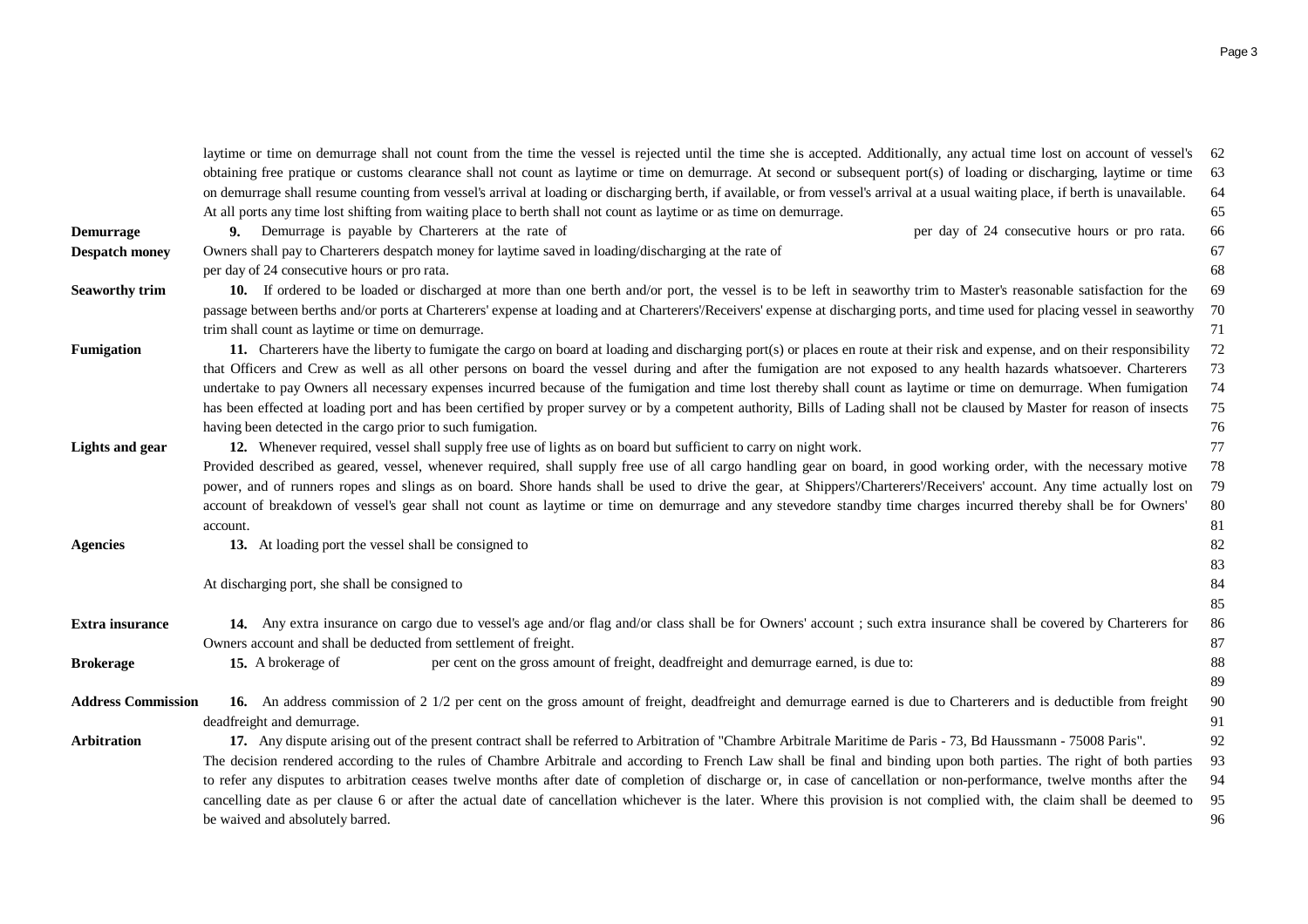|                         |                                                                                                                                                                                                                     | 97   |
|-------------------------|---------------------------------------------------------------------------------------------------------------------------------------------------------------------------------------------------------------------|------|
|                         | Clauses No. 18 to 29 inclusive, as printed overleaf, are deemed to be incorporated in this Charterparty.                                                                                                            | 98   |
| <b>Bills of Lading</b>  | 18. The Master is to sign Bills of Lading as presented without prejudice to the terms, conditions and exceptions of this Charterparty. If the Master delegates the                                                  | -99  |
|                         | signing of Bills of Lading to his Agents, he shall give them authority to do so in writing, copy of which is to be furnished to Charterers.                                                                         | 100  |
|                         | When bills of lading marked "Freight prepaid" are required, same shall be released by Owners immediately upon receipt of a telex from Charterers' Bank confirming                                                   | -101 |
|                         | that freight payable has been irrevocably transferred.                                                                                                                                                              | 102  |
| Relet                   | 19. Charterers have the right to relet all or part of this Charterparty, they remaining responsible for its due fulfilment.                                                                                         | 103  |
| <b>Deviation</b>        | Deviation in saving or attempting to save life or property at sea or for bunkering purposes or any other reasonable deviation shall not be deemed an infringement<br>20.                                            | 104  |
|                         | of this Charterparty and the Owners shall not be liable for any loss or damage resulting therefrom.                                                                                                                 | 105  |
| Lien and                | 21. The Owners shall have a lien on the cargo for freight, deadfreight, demurrage, and average contribution due to them under this Charterparty.                                                                    | 106  |
| cesser clause           | Charterers' liability under this Charterparty is to cease on cargo being shipped except for payment of freight, deadfreight, and demurrage and except for all other matters                                         | 107  |
|                         | provided for in this Charterparty where the Charterers' responsibility is specified.                                                                                                                                | 108  |
| <b>Penalties</b>        | 22. Penalty for non-performance of this charter shall be limited to the proved damages caused to one of the parties without exceeding the estimated amount of freight.                                              | 109  |
| <b>Responsibilities</b> | 23. 1) The Hague Rules contained in the International Convention for the Unification of certain rules relating to Bills of Lading, dated Brussels the 25th August 110                                               |      |
| and immunities          | 1924 as enacted in the country of shipment shall apply to this Contract and to any Bill of Lading issued hereunder.                                                                                                 | 111  |
|                         | When no such enactment is in force in the country of shipment, the corresponding legislation of the country of destination shall apply, but in respect of shipments to 112                                          |      |
|                         | which no such enactments are compulsorily applicable, the terms of the said Convention shall apply.                                                                                                                 | 113  |
|                         | 2) In trades where the International Brussels Convention 1924 as amended by the Protocol signed at Brussels on February 23rd, 1968 - The Hague - Visby Rules - apply 114                                            |      |
|                         | compulsorily, the provisions of the respective legislation shall apply.                                                                                                                                             | 115  |
|                         | 3) The Owners shall in no case be responsible for loss of or damage to cargo howsoever arising prior to loading into and after discharge from the vessel.                                                           | 116  |
|                         | $\Lambda$ $\Lambda$ . The state of the first $\Lambda$ is a set of the set of the state of the first of $\Lambda$ is the state of $\Lambda$ is a state of $\Lambda$ is a state of $\Lambda$ is a state of $\Lambda$ |      |

 4) Save to the extent otherwise in this Charterparty expressly provided, neither party shall be responsible for any loss or damage or delay or failure in performance 117 hereunder resulting from Act of God, war, civil commotion, quarantine, strikes, lockouts, arrest or restraint of princes, rulers and peoples or any other event whatsoever 118 which cannot be avoided or guarded against. 119

*Clauses 24 - 29 continuing in the following*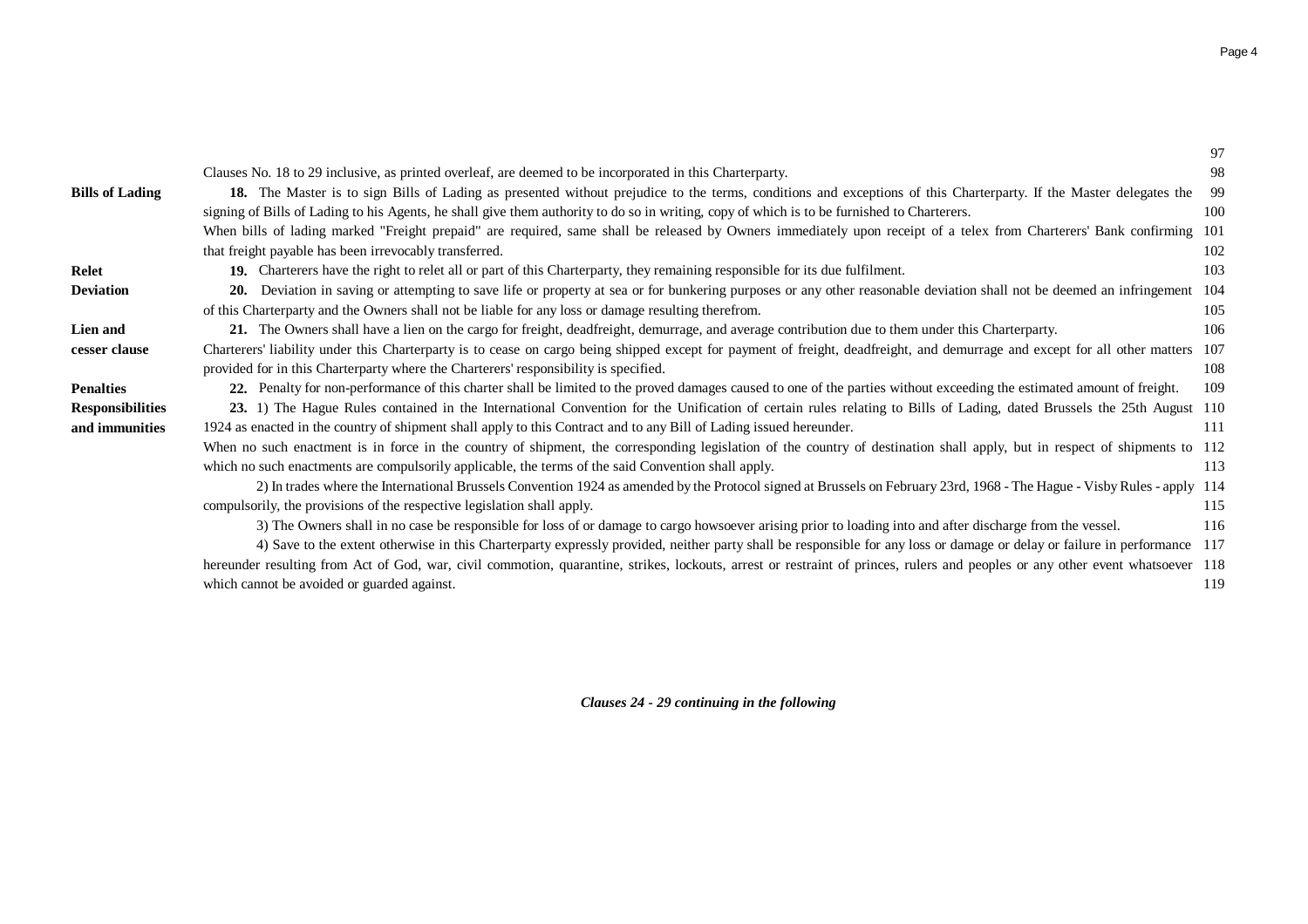a) In the event of the loading port being inaccessible by reason of ice when yessel is ready to proceed from her last port or at any time during the voyage or on vessel's arrival or in case frost sets in after vessel's arrival, the Captain for fear of being frozen in is at liberty to leave without cargo, and this charter shall be null and void.

b) If during the loading the Captain, for fear of vessel being frozen in, deems it advisable to leave, he has liberty to do so with what cargo he has on board and to proceed to any other port or ports with option of completing cargo for Owner's benefit to any port or ports including port of discharge. Any part cargo thus loaded under this charter to be forwarded to destination at vessel's expense but against payment of freight, provided that no extra expenses be thereby caused to the Receivers, freight being paid on quantity delivered (in proportion if lumpsum), all other conditions as per charter.

c) In case of more than one loading port, and if one or more of the ports are closed by ice, the Captain or Owners to be at liberty either to load the part cargo at the open port and fill up elsewhere for their own account as under section b or to declare the charter null and void unless Charterers agree to load full cargo at the open port.

d) This Ice Clause shall not apply in the Spring.

## **Port of Discharge**

a) Should ice (except in the Spring) prevent vessel from reaching port of discharge, Receivers shall have the option of keeping vessel waiting until the re-opening of navigation and paying demurrage, or of ordering the vessel to a safe and immediately accessible port where she can safely discharge without risk of detention by ice. Such orders to be given within 48 hours after Captain or Owners have given notice to Charterers of the impossibility of reaching port of destination.

b) If during discharging the Captain for fear of vessel being frozen in deems it advisable to leave, he has liberty to do so with what cargo he has on board and to proceed to the nearest accessible port where she can safely discharge.

c) On delivery of the cargo at such port, all conditions of the Bill of Lading shall apply and vessel shall receive the same freight as if she had discharged at the original port of destination, except that if the distance of the substituted port exceeds 100 nautical miles, the freight on the cargo delivered at the substituted port to be increased in proportion.

**Amended Centrocon 25.strike clause**

25. If the cargo cannot be loaded by reason of Riots, Civil Commotions or of a Strike or Lock-out of any class of workmen essential to the loading of the cargo, or by reason of obstructions or stoppages beyond the control of the Charterers caused by Riots, Civil Commotions or a Strike or Lock-out on the Railways, or in the Docks, or other loading places, or if the cargo cannot be discharged by reason of Riots, Civil Commotions or of a Strike or Lock-out of any class of workmen essential to the discharge, the time for loading or discharging, as the case may be, shall not count during the continuance of such causes, provided that a Strike or Lock-out of the Shippers' and/or Receivers' men shall not prevent demurrage accruing if by the use of reasonable diligence they could have obtained other suitable labour at rates current before the Strike or Lock-out.

In case of any delay by reason of the before-mentioned causes, no claim for damages or demurrage, shall be made by the Charterers / Receivers of the cargo, or Owners of the vessel. For the purpose, however, of settling despatch money accounts, any time lost by the vessel through any of the above causes shall be counted as time used in loading or discharging, as the case may be.

General average and 26. General average shall be adjusted according to the York/Antwerp Rules, 1974, but where the adjustment is made in accordance with the law and practice of the United States of America, the following c **the New Jason Clause**shall apply:

- "In the event of accident, danger, damage or disaster before or after the commencement of the voyage, resulting from any cause whatsoever, whether due to negligence or not, for which, or for the consequence of which, the carrier is not responsible, by statute, contract or otherwise, the goods, shippers, consignees, or owners of the goods shall contribute with the carrier in general average to the payment of any sacrifices, losses or expenses of a general average nature that may be made or incurred and shall pay salvage and special charges incurred in respect of the goods.
- If a salving ship is owned or operated by the carrier, salvage shall be paid for as fully as if the said salving ship or ships belonged to strangers. Such deposit as the carrier or his agents may deem sufficient to cover the estimated contribution of the goods and any salvage and special charges thereon shall, if required, be made by the goods, shippers, consignees or owners of the goods to the carrier before delivery"

and the charterers shall procure that all Bills of Lading issued under this Charterparty shall contain the same clause.

**Both to blame**27. If the liability for any collision in which the vessel is involved while performing this Charterparty falls to be determined in accordance with the laws of the United States of America, the following clause shall **Collision clause**apply:

> "If the ship comes into collision with another ship as a result of the negligence of the other ship and any act, neglect or default of the master, mariner, pilot or the servants of the carrier in the navigation or in the management of the ship, the owners of the goods carried hereunder will indemnify the carrier against all loss or liability to the other or non-carrying ship or her owners in so far as such loss or liability represents loss of or damage to or any claim whatsoever of the owners of the said goods, paid or payable by the other or non-carrying ship or her owners to the owners of the said goods and set off, recouped or recovered by the other or non-carrying ship or her owners as part of their claim against the carrying ship or carrier.

The foregoing provisions shall also apply where the Owners. Operators or those in charge of any ship or ships or objects other than, or in addition to, the colliding ships or objects are at fault in respect to a collision or contact."

and the charterers shall procure that all Bills of Lading issued under this Charterparty shall contain the same clause.

War risks ("Vovwar 1950") 28. 1) In these Clauses "war risks" shall include any blockade or any action which is announced as a blockade by any Government or any belligerent or by any organized body, sabotage, piracy, and a or threatened war, hostilities, warlike operations, civil war, civil commotion, or revolution.

> 2) If at any time before the vessel commences loading, it appears that performance of the contract will subject the vessel or her Master and crew or her cargo to war risks at any stage of the adventure, the Owners shall be entitled by letter or telegram despatched to the Charterers, to cancel this Charter.

> 3) The Master shall not be required to load cargo or to continue loading or to proceed on or to sign Bill(s) of Lading for any adventure on which or any port at which it appears that the vessel, her Master and crew or her cargo will be subjected to war risks. In the event of the exercise by the Master of his right under this Clause after part or full cargo has been loaded, the Master shall be at liberty either to discharge